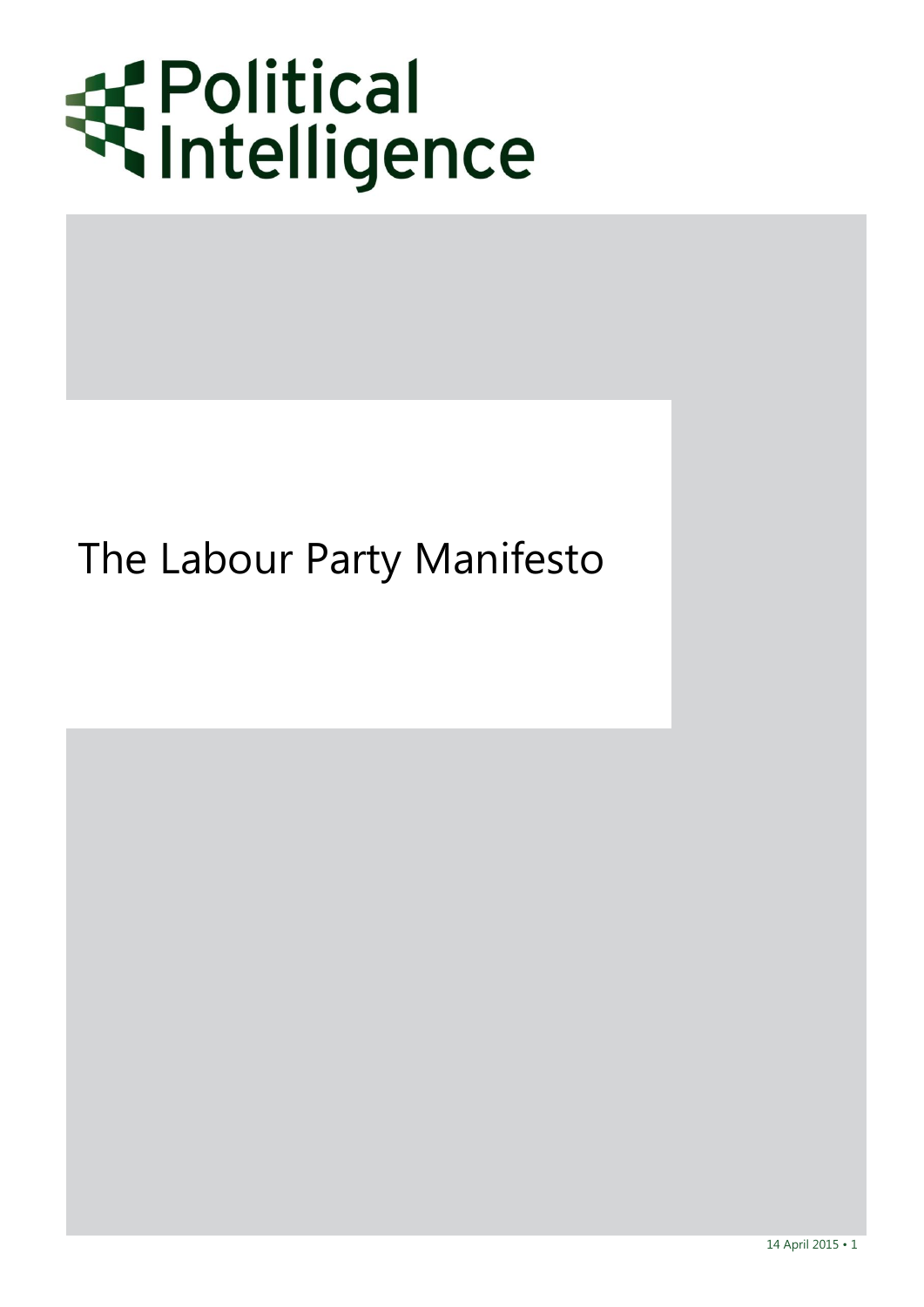# *E* Political<br>Sintelligence

# **The Labour Party Manifesto**

| $2^{\circ}$    |  |
|----------------|--|
| 2.1            |  |
|                |  |
| 2.3            |  |
|                |  |
| 3 <sup>7</sup> |  |
| $\overline{4}$ |  |
| 5              |  |
| 6              |  |

# <span id="page-1-0"></span>**1 Overview**

Labour leader Ed Miliband launched, 'Britain can be better', the party's [manifesto,](http://www.labouremail.org.uk/files/uploads/bfd62952-9c4f-3394-3d41-cf94592816d2.pdf) today in Manchester, being first out of the blocks ahead of all the other parties during 'Manifesto Week'. Manchester was the scene of last year's party conference speech in which he forgot to mention the deficit, but tackling the deficit was front of centre of today's launch. This is, perhaps a risky strategy as the Conservatives have consistently polled strongly on this. At the same time, Labour believes that their manifesto will portray the party as ready to govern once again and show that they have learned the lessons from the days of Blair and Brown.

The manifesto launch was also a play on another area of Labour weakness - the image of their leader. Whilst Miliband has repeatedly sought to downplay his image and focus instead on his convictions, today and recent appearances have seen Miliband respond directly to accusations that he would be a weak Prime Minister. Miliband painted himself as somebody willing and ready to stand up for working people and fight against vested interests. The manifesto itself centres on the theme that 'Britain can do better' and Miliband's challenge is to convince voters that it will only do better if a Labour government is elected to carry out its vision for the country. The manifesto is underpinned by a number of key themes and messages which we have identified below, along with some sector specific commitments.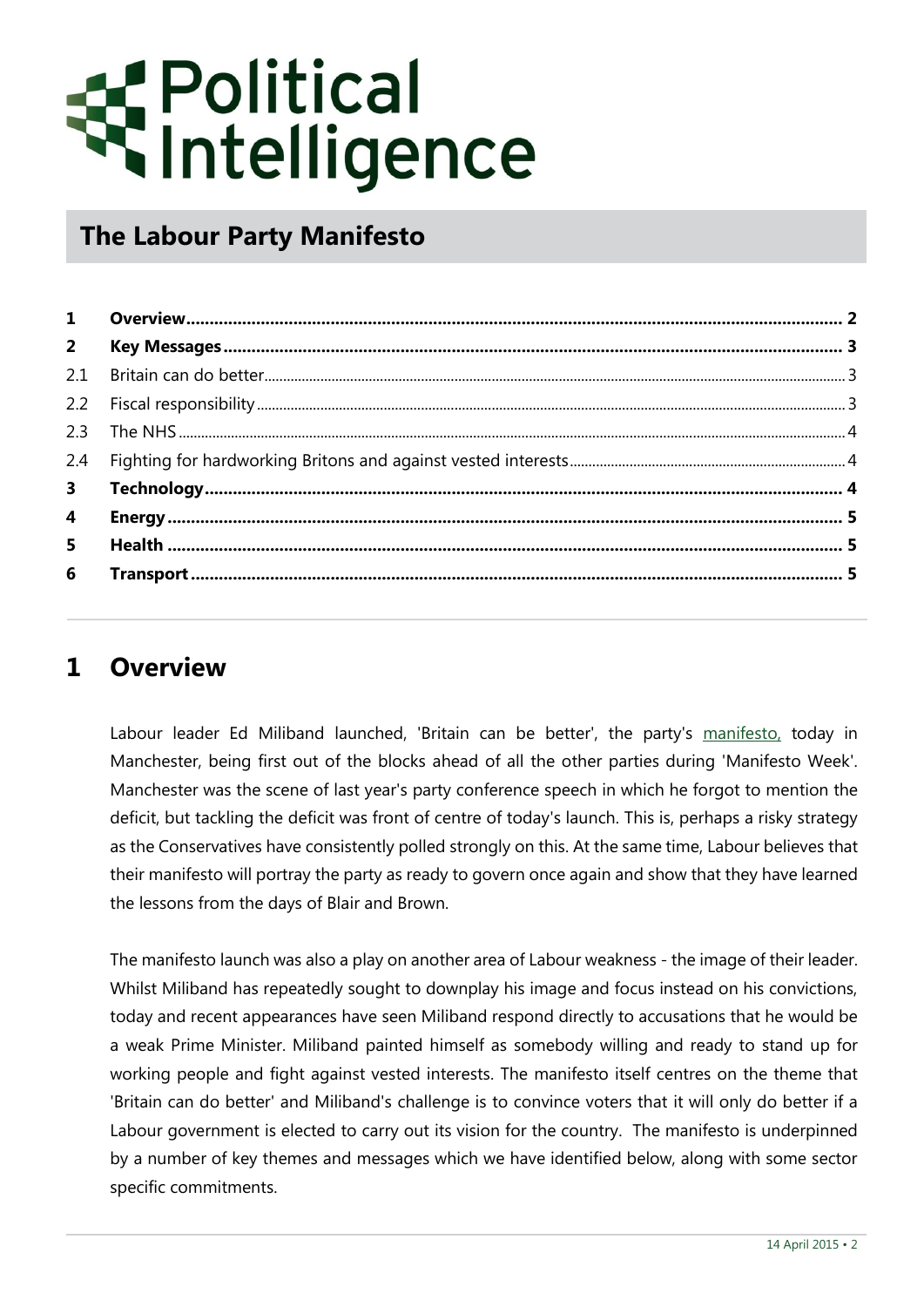# <span id="page-2-0"></span>**2 Key Messages**

Today's launch confirms the battle lines that Labour will fight the remaining 24 days of the campaign on:

- that the recovery has been unbalanced and unfair favouring 'richer' parts of the population only ('the cost of living crisis');
- **•** rescuing the NHS from creeping privatisation; and
- **fighting for hardworking people against vested interests.**

The need to tackle the deficit features throughout this manifesto but the Conservatives (who launch their manifesto tomorrow) and the Lib Dems (whose manifesto will be published on Wednesday) will still criticise Labour nonetheless and portray themselves as having cleared up the "mess" that the last Labour Government left.

# <span id="page-2-1"></span>**2.1 Britain can do better**

Labour has, throughout the election campaign sought to present the economic recovery as one that has benefited some, but not all parts of the country, especially 'working people' at the expense of the wealthy few. The Conservatives will, however, continue to paint Labour as a party that has not acknowledged the successes of the 'long-term economic plan' and has not learned the lessons from past profligacy. Labour has sought to combat this by presenting a positive vision of the country in which hardworking individuals are rewarded accordingly and new policy measures are portrayed as fully costed and require no further borrowing. So far, it is generally acknowledged that Labour's approach has been more effective in setting the agenda in the early stages of the campaign.

# <span id="page-2-2"></span>**2.2 Fiscal responsibility**

Keen to cut into the Conservative's lead on the economy and demonstrate fiscal responsibility, the budget deficit is mentioned in the first line of the first page of the manifesto and introduces Labour's 'Budget Responsibility Lock' which promises that:

- Every policy announced in the manifesto is fully costed and requires no additional borrowing.
- A Labour Government will cut the deficit every year
- A Labour Government will get national debt falling and a surplus on the current budget as soon as possible in the next Parliament - a 'red line' in any potential coalition negotiations.

With Labour committing that it will not raise VAT and National Insurance, and basing assumptions on a significant amount being raised by clamping down on tax avoidance, there is likely to be further debate between the parties on how commitments will be funded.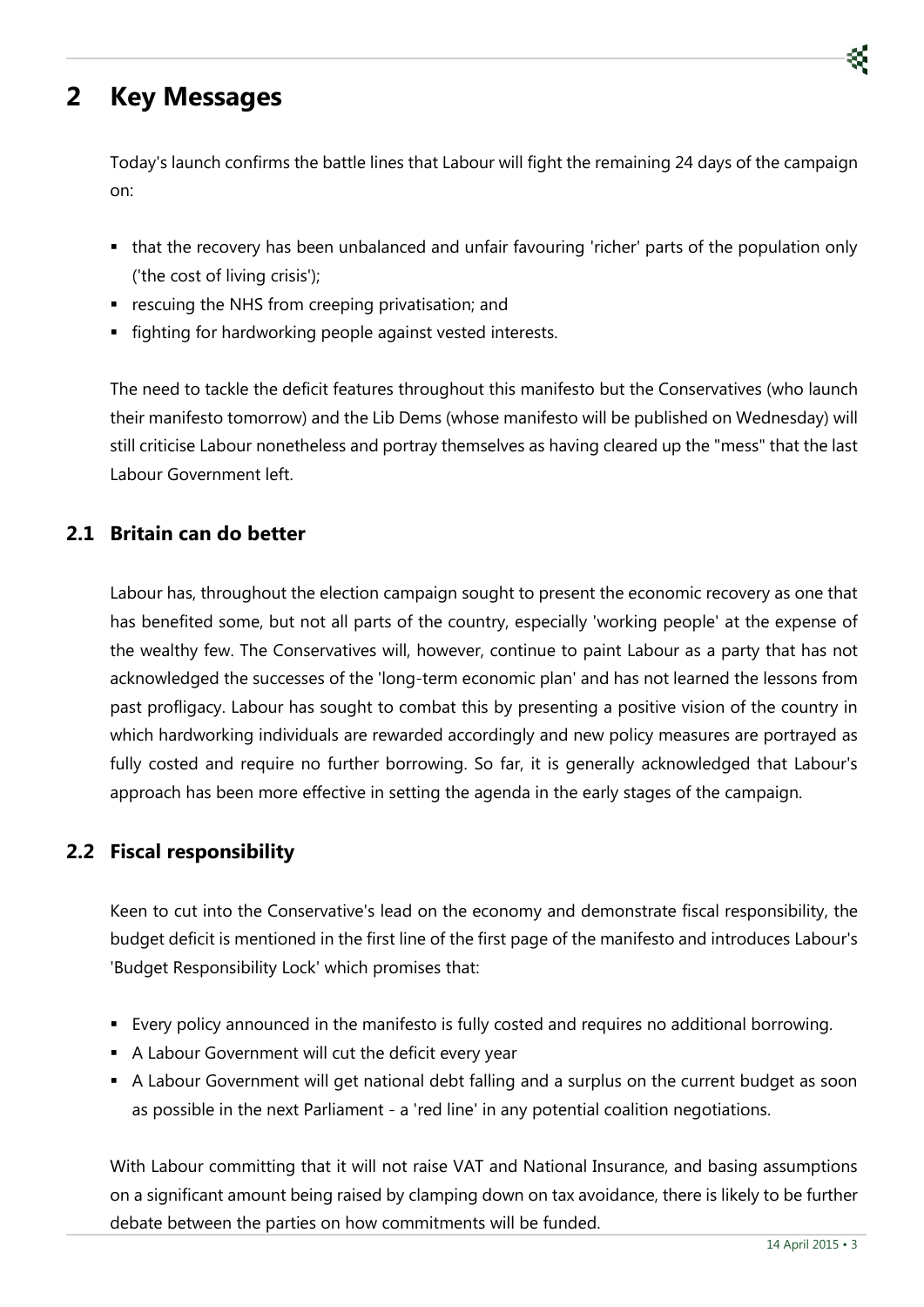# <span id="page-3-0"></span>**2.3 The NHS**

With Labour polling strongly on the NHS amongst the electorate, the party has been constantly repeating their line that a Conservative Government risks undermining the NHS' future and this manifesto pledges to 'rescue' the NHS. The Conservatives have been accusing Labour of 'weaponising' the NHS during the campaign.

## <span id="page-3-1"></span>**2.4 Fighting for hardworking Britons and against vested interests**

New Labour made it a priority to keep business on side and garner endorsements ahead of general elections, but this manifesto takes an approach seen as pro consumer and critical of certain business practices. In doing so it is unlikely to be met with much optimism amongst the business community with its more interventionist policies.

The manifesto says that the Labour Party is renewing its tradition of being the 'Party of Work' and the measures announced certainly point to strengthening workers' rights and tackling vested interests amongst 'Big Business'. Labour will, as expected, ban zero-hours contracts; have pledged the raise the minimum wage; and want to cut and then freeze business rates for over 1.5 million smaller business properties. Perhaps an area where they may elicit support amongst the business community is there stance on the EU - Labour will not hold a referendum on EU membership as a Labour government's priorities are the NHS and tackling the cost-of-living crisis. A referendum will only take place if there is a transfer of powers from Britain to the EU.

# <span id="page-3-2"></span>**3 Technology**

Labour pledges to "build on" the country's strengths as a "leader in digital technology". Specifically, the manifesto says that Labour will:

- Further develop a digital government and share data between services (as part of wider efforts to get the cost of Government down) and continue to back the principle of 'open data by default';
- Ensure high speed broadband reaches all parts of the country by the end of the Parliament and work to reduce mobile 'not spots';
- Update the country's investigative laws to adapt to changing technology and strengthen the powers available and safeguards protecting people's privacy
- Introduce a new long-term funding policy framework for science and innovation.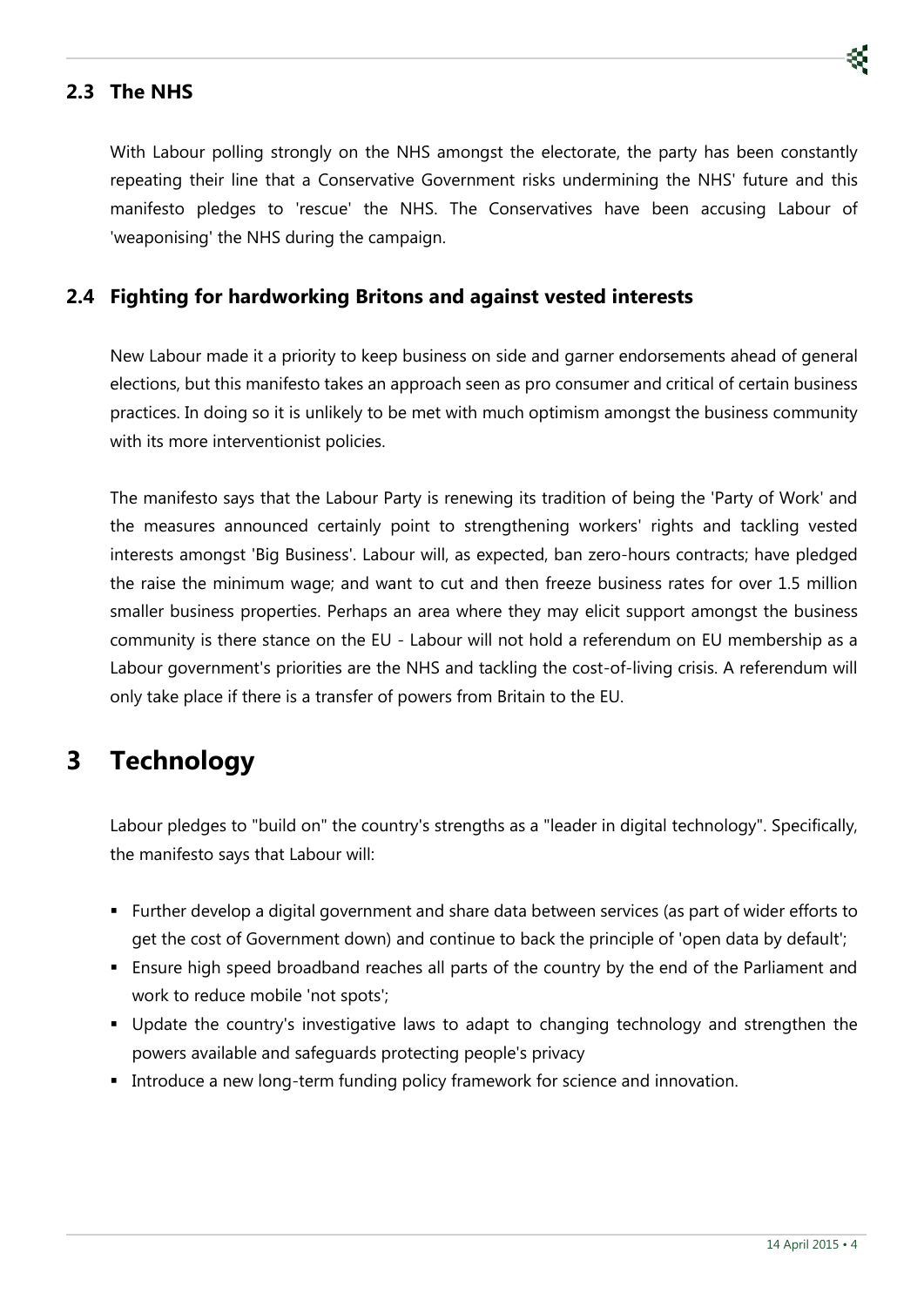# <span id="page-4-0"></span>**4 Energy**

Undoubtedly the sector in which Labour wish to intervene the most, Labour, as expected, have reiterated their pledge to freeze energy bills until 2017 and give the regulator powers to cut bills this winter. The manifesto announces that Labour will:

- Reform the energy market during the freeze including by separating the generation and supply businesses of the 'Big Six', create a new energy watchdog and simplify energy tariffs;
- Create an Energy Security Board to plan and deliver the energy mix needed for UK energy security;
- Establish a legal target to remove carbon from the UK's electricity supply by 2030;
- Give the Green Investment Bank given additional powers to invest in green businesses and technology
- Establish an environmental and regulatory regime before the extraction of unconventional oil and gas (e.g. shale gas) can take place;
- Create a million additional 'green' jobs;

# <span id="page-4-1"></span>**5 Health**

As expected, NHS and health features heavily in this manifesto. An emotive topic for Labour, the manifesto pledges to:

- Protect the health budget;
- Repeal the Health and Social Care Act and establish a new commissioning framework in its place
- Invest in 20,000 more nurses, 8,000 more GPs and 3,000 more midwives paid for by a Mansion Tax on properties worth over £2 million, a levy on tobacco firms and by tackling tax avoidance;
- Guarantee a GP appointment within 48 hours;
- Create a Cancer Treatments Fund offering access to the latest drugs, surgery and radiotherapy;
- Give mental health the same priority as physical health;
- Set maximum permitted levels of sugar, salt and fat in foods marketed substantially to children;
- End time-limited 15-minute care visits to the elderly and recruit 5,000 new home-care workers.

# <span id="page-4-2"></span>**6 Transport**

The Shadow Transport Secretary Michael Dugher MP has been keen to reframe the transport policy debate to focus on motorists but this appears not to have transferred to the manifesto with much of the focus on rail policy. A Labour Government will:

 Review the franchising process and legislate so that a public sector operator is allowed to take on lines and challenge the private train operating companies on a level playing field;